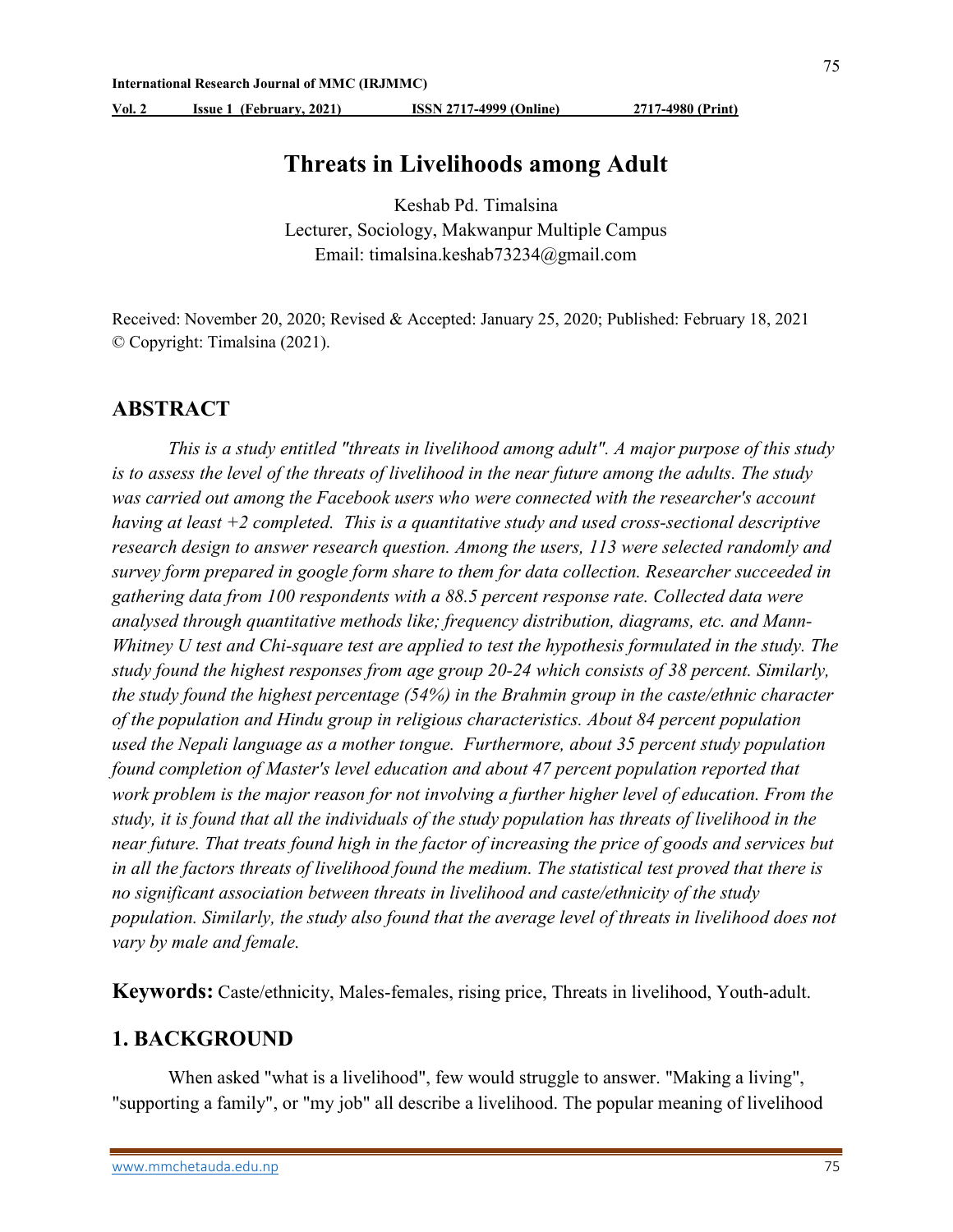76

comprises the means of living and sustenance (Chambers & Conway, 1992). From an economic point of view, livelihood could be the organization of productive means and resources of individuals to maximize their standard of living (Nair, Paul, & Menon, 2007). The term is well recognized as humans inherently develop and implement strategies to ensure their survival (Havrda et. al, 2017). The concept of livelihoods has gained importance and pulls in recent years through debates about rural development, poverty reduction, and social protection. Chambers and Conway (1992, p. 5) states the definition of sustainable livelihood as:

> …comprising the capabilities, assets (including both material and social resources) and activities required for a means of living. A livelihood is sustainable when it can cope with and recover from stresses and shocks and maintain or enhance its capabilities and assets both now and in the future, while not undermining the natural resource base.

A variety of definitions of livelihood are offered in the literature, including, for example, the means of gaining a living or a combination of the resources used and the activities are undertaken to live (Karki, 2021). A livelihood comprises capabilities, capitals (stores, resources, claims, and access), and activities required for a means of living, including food and income. Assets include several elements, some of which represent the economic categories of capital and others, and access to resources. Several studies (Scooner, 1998, Bebbington, 1997; Bebbington, 1999, Carney, 1998, Serageldin & Steer, 1994) claim that there are five categories of assets. They are natural assets, physical assets, human assets, financial assets, and social assets.

A livelihood is considered sustainable if the individual or the household can cope with and recover from stress and shocks, maintain or enhance capabilities and capitals, and provide sustainable livelihood opportunities for the next generation. And further contribute net benefits to other livelihoods at the local and global levels and in the short and long-term (Su, Saikia, & Hay, 2018). International organizations such as the United Nations Development Programme (UNDP) and the UK's Department for International Development (DFID) have made extensive use of a variety of sustainable livelihood analysis frameworks to address key issues and links between development and poverty.

Livelihoods are formed within social, economic and political contexts. Institutions, processes, and policies, such as markets, social norms, and land ownership policies affect our ability to access and use assets for a favorable outcome. As these contexts change they create new livelihood obstacles or opportunities (Havrda et. al, 2017).

Many studies found that educated youths are at the risk of unemployment. Due to the increasing population rapidly, the unemployment rate got accelerated and many economic and social threats are increased among educated youth and adult's life (Serrat, 2017).. Furthermore, it is easily projected that if the situation will continue the threats of livelihood become very high soon among the youth's livelihood. So, this study took some of the important socio-economic aspects such as employment, income, violence, assets safety of school-going children and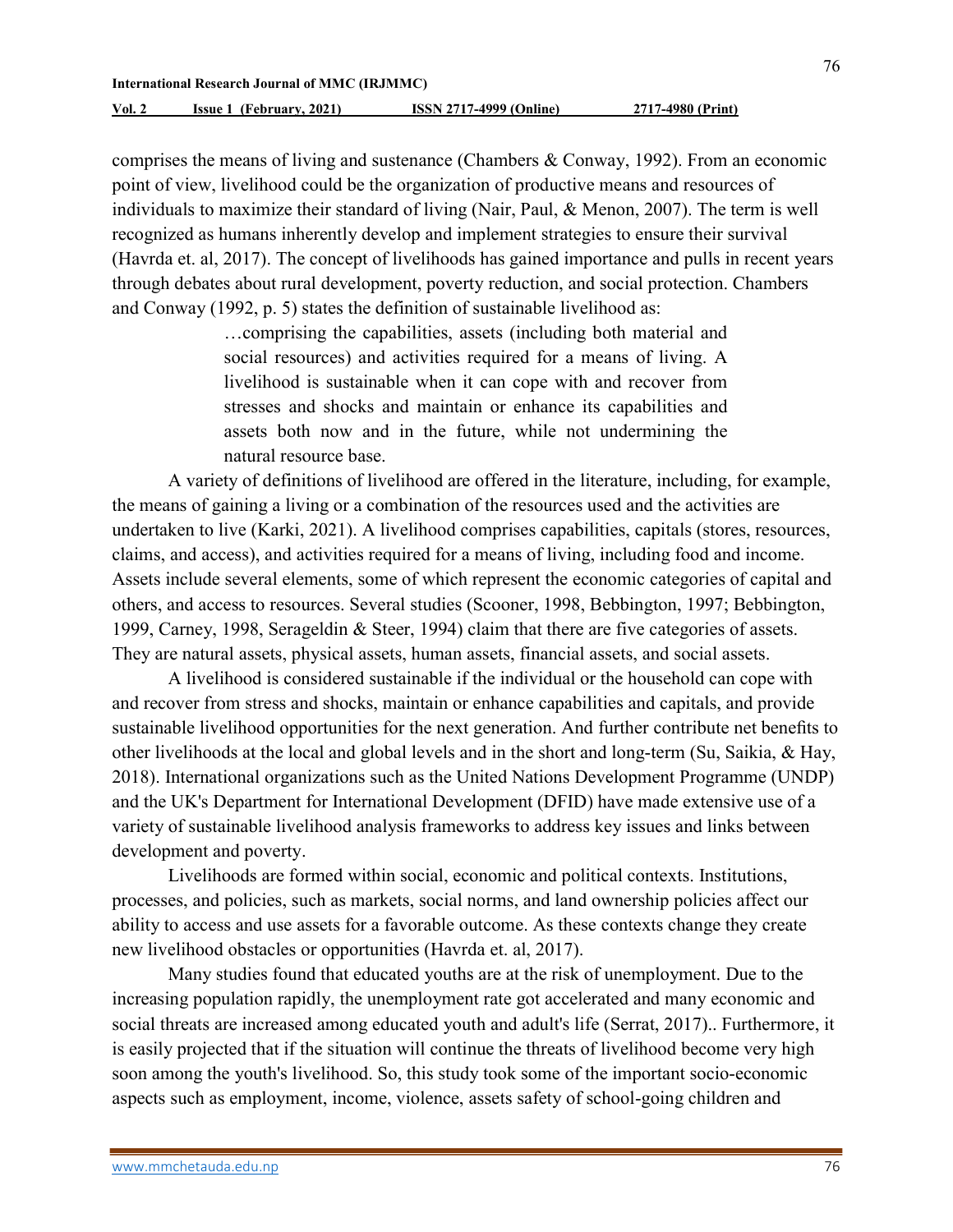77

women, family breaks up, etc in the youth's life that will probably be occurred in near future for measuring the threats in livelihood.

Based on above background, I am going to highlight the major research gap here. There are many research and academic writing about the current problem related to human life, its causes and consequences but study about the perception regarding probable threats in livelihood those to be observed among educated adult in future life is very rare. It is the major research gap which I want to fill through this study.

## 2 RESEARCH QUESTIONS

This study seeks to answer the following question:

• Do threats in livelihood vary by sex?

# 3 THE HYPOTHESIS OF THE STUDY

For the study the following hypothesis are set up:

- 1. Ho: Average level of threats in livelihood does not significantly vary by male and female.
	- H1: The average level of threats in livelihood significantly varies by male and female.
- 2. Ho: There is no association between threats in livelihood and caste/ethnicity of the study population.
- H1: There is association between threats in livelihood and caste/ethnicity of the study population.

# 4. PURPOSE OF THE STUDY

1. To assess the level of the threats of livelihood in the near future among the adults.

# 5. OPERATIONAL DEFINITION

Simply we understand that adult is the person above 18 years of age. The adulthood is divided into three sub-divisions namely; early adulthood (youth), middle age and old age. For the study, I have used adulthood as the group of people having age 20-59 years of age who have completed at least +2 level of education. Similarly, threats in livelihood include the probable challenges such as employment, income, violence, assets safety of school-going children and women, family breaks up, harassment by employer, police and politicians, natural calamities, future old age life, etc. that will likely be seen in the near future among the youth's life.

# 6. METHODS

This study used cross-sectional descriptive research design. This is a quantitative method so, this study followed positivist research paradigm. So, all methods used in this study followed scientific paradigm of social research. This study was based on probability sampling. In the Facebook friend list of the researcher, 3509 friends were listed. Among them, 617 friends were found eligible for the study based on online presence status and eligibility criteria for the study. 120 friends were determined as a sample for the study by using  $n' = 1.962^2 * P(1-P)/(standard)$  $\text{error}<sup>2</sup>$  formula of determining sample size and further the size adjusted by known population and 15 percent non-response rate. For the study 50% prevalence and 10 percent standard error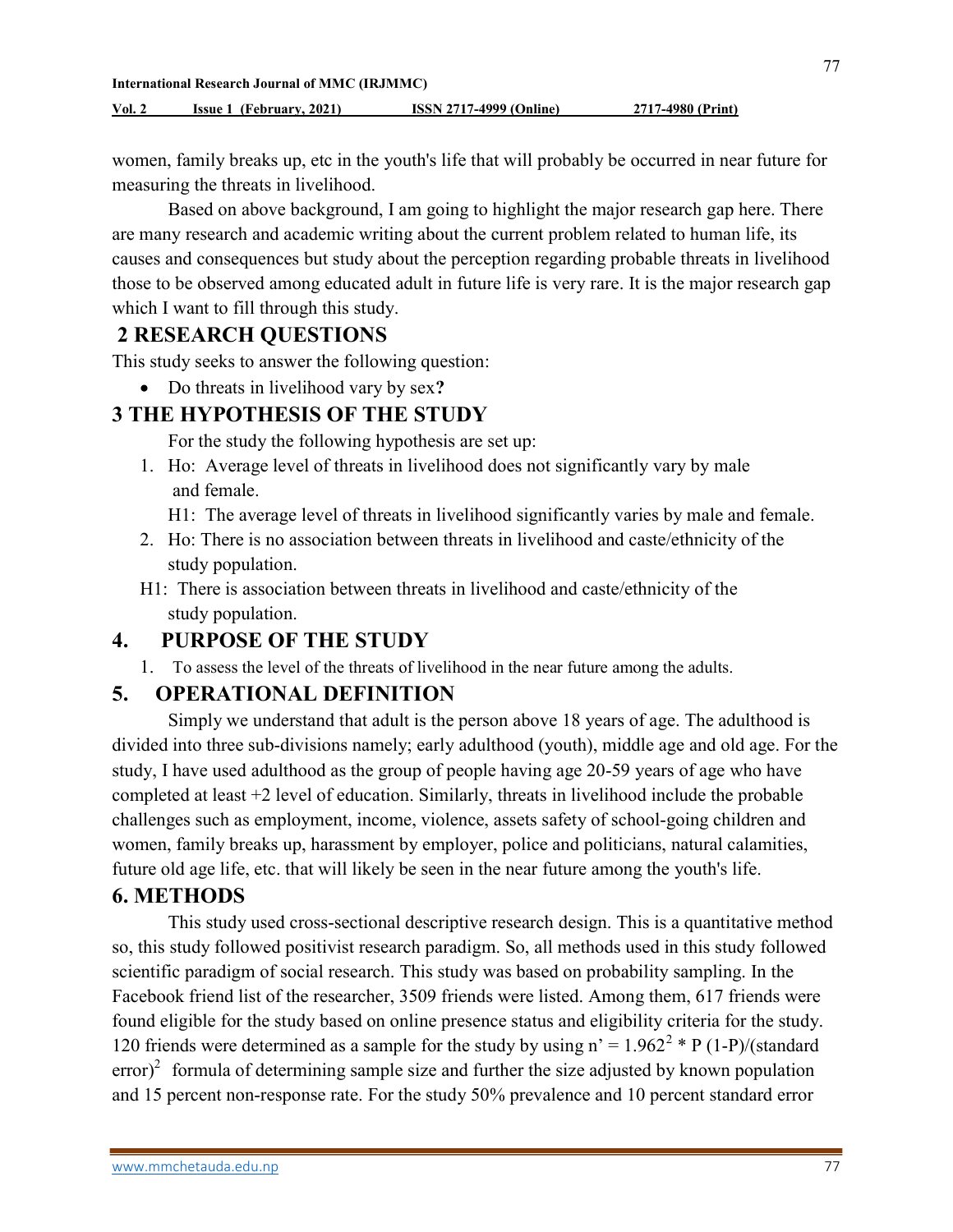were assumed for determining sample size due to lack of relevant study about it. Sampling elements were selected through lottery method as a method of probability sampling for the study and data collection tool was sent to them through Face book messenger. To meet the need of research objective required data were collected from the self-constructed tool developed in the Google form. The link of Google form was sent to the friends based on their online presence as mention in the sampling technique part. Continuously by making follow up for four days, 100 friends gave responses then after response accepting button made off by the researcher. The collected information was analyzed for fulfilling the objectives of the study. Quantitative tools

are used to analyse the data in this study. The response rate of the study was 88.5 percent only. So, in the study distribution of respondents information was made from 100 responses. SPSS used for analyzing and managing the data. Percentage frequency, some diagrams were used for analyzing the result. Similarly, the Mann-Whitney U Wilcoxon W and Kruskal Wallis test was used as a statistical test for analyzing the data.

## 7. RESULTS AND FINDING

#### A. Socio-economic characteristics of study population

In the study information about the age and sex of the respondents was also collected. The presented in Table 1 highlights that largest number of study population was found in below 30 years of age. It shows about two thirds (65%) of study population was belonging to the age group 30 years. Similarly, about one third of the study population was recorded at age group 30-50 years of age and only 2% study population was found at age group 50 years and above. Further, this study found higher share of highly educated male adult than female adult. Given Table 1 shows that more than one-half (57%) study population was belonging to group of male and remaining about two-thirds 943%) study population was found in the group of female.

This study gathered the information regarding caste/ethnic characteristics of study population and found largest population in Brahmin caste. The data presented in Table 1 shows that about more than one-half (54%) study population was belonging to Brahmin caste and followed by Chhetri (25%), Adibasi/Janajati/Madesi (18%) and Dalit 2%. Similarly, the study also collected the data by religion of study population and found Hinduism as the largest religion group. About nine in tens (90%) study population were followed Hinduism and only 7% and 3% population were followed Buddhism and Christian religion respectively.

Similarly, Table 1 further shows that about more than eight in tens (84%) population used to speak the Nepali language as a mother tongue and only 5%, and 11% study population used to speak Tamang language, and other language respectively. Similarly, given table shows the higher percentage of the population had completed a master's level of education. This study found one-third (35%) share of population. Similar proportion (34%) of the population was found in the group of respondents who have completed a bachelor's level of education. Similarly, around one-fourth (25%) proportion of the population was found in the group of respondents who have completed +2 level of education and the population who has completed MPhil and Ph.D. level education was found 6% only. From this information we conclude that the majority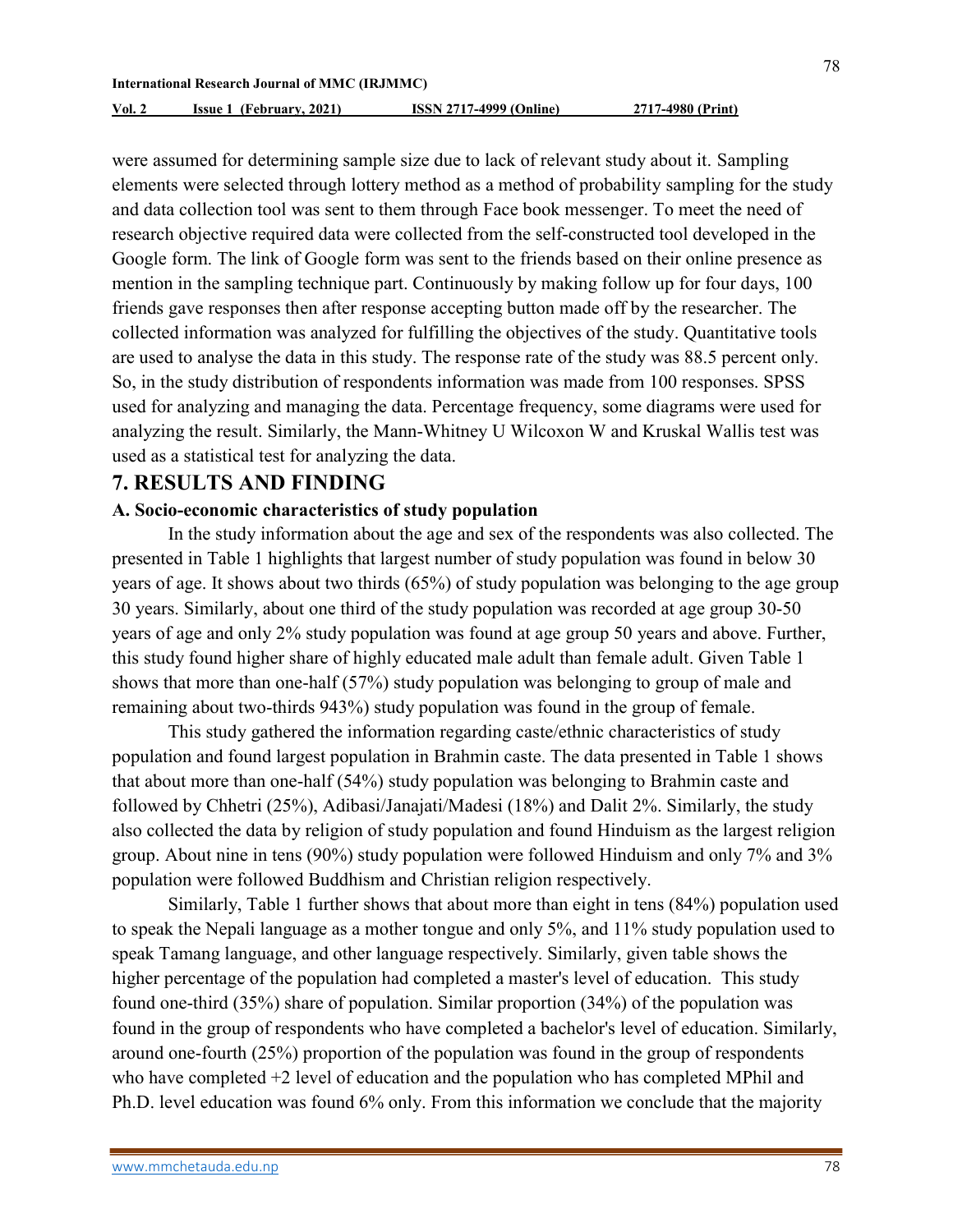of the study population found from the group of the members who have completed bachelor's and master's level of education and the members who have studies M.Phil. and Ph.D. level found very little. Among the total no. of respondents 53% was not involved in the further level of education i.e. this population was not giving continue to education.

We can also learn the information about the reasons for not being able to continue education from the table below. From the given table, we can say that the majority of the study population willing to study the further level of education but their involvement in work is becoming the main obstacle to meet their will. Similarly, a remarkable portion of the study population is not able to meet their will of further education due to the lack of such education services in their access and economic problem. A major reason for not giving continuity to education was found work problems of the respondents. About half of the population (47.2%) responded that they are not able to take further education due to work problems followed by lack of access 20.8%, economic problems 15.1, family problem 11.3%, focusing on practice 3.8%, and waiting for the result of entrance 1.9%.

| Variables                 | Responses                | frequency      | Percentage |
|---------------------------|--------------------------|----------------|------------|
|                           | Below 30 years           | 65             | 65%        |
| Age                       | $30-50$ years            | 33             | 33%        |
| $N = 100$                 | 50 years and above       | $\overline{2}$ | $2\%$      |
| Gender                    | Male                     | 57             | 57%        |
| $N = 100$                 | Female                   | 43             | 43%        |
|                           | Adibasi Janajati/ Madesi | 18             | 18%        |
|                           | <b>Brahmin</b>           | 54             | 54%        |
| Caste/ethnicity           | Chhetri                  | 25             | 25%        |
| $N = 100$                 | Dalit                    | $\overline{2}$ | 2%         |
|                           | Hinduism                 | 90             | 90%        |
| Religion                  | <b>Buddhism</b>          | 7              | 7%         |
| $N = 100$                 | Christian                | 3              | $3\%$      |
|                           | Nepali                   | 84             | 84%        |
| Language                  | Tamang                   | 5              | $5\%$      |
| $N = 100$                 | Others                   | 11             | 11%        |
|                           | $+2$ or Intermediate     | 25             | 25%        |
| <b>Education Level</b>    | Bachelor                 | 34             | 34%        |
| $N = 100$                 | Master's                 | 35             | 35%        |
|                           | Mphil & Phd              | 6              | 6%         |
| <b>Continuation Study</b> | Continued                | 47             | 47%        |
| $N = 100$                 | Interrupted              | 53             | 53%        |
|                           | Due to economic problem  | 8              | 15.1%      |
|                           | Due to Family problem    | 6              | 11.3%      |
| Reasons for               | Due to Lack of access    | 11             | 20.8%      |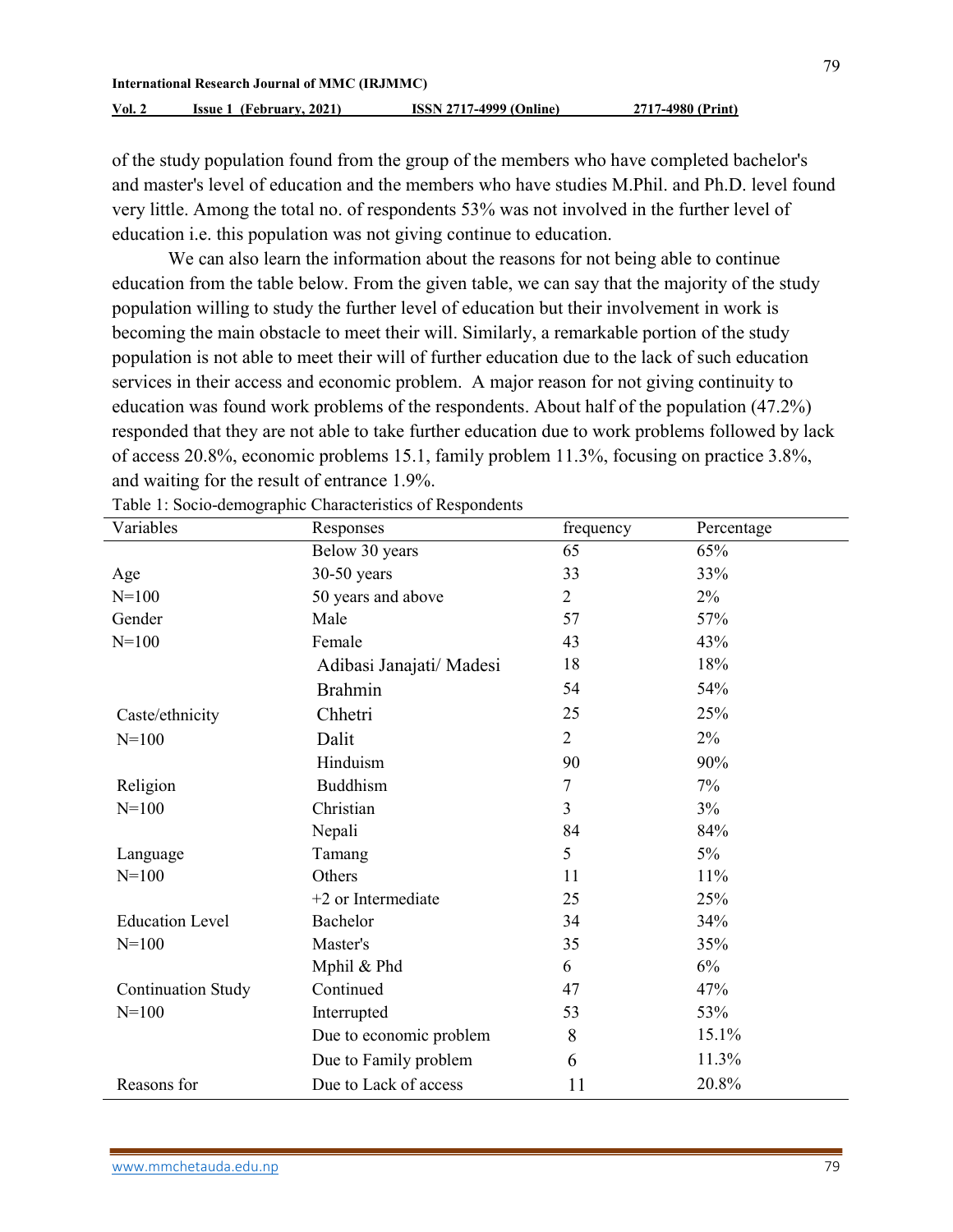| Interrupting study | Due to work problem       | 25 | 47.2%   |  |
|--------------------|---------------------------|----|---------|--|
| $N = 53$           | Focusing on the practices |    | 3.8%    |  |
|                    | Waiting for entrance      |    | $1.9\%$ |  |

Vol. 2 Issue 1 (February, 2021) ISSN 2717-4999 (Online) 2717-4980 (Print)

### B. Threats of livelihood in near future life

Various factors are made for measuring threats of livelihood in the near future of respondents' life. In all factors of treats of livelihood, respondents rate medium threats in the near future of their life except in the factor of the threats of raising the price of goods and services. Respondents rated high threats in the factor of raising the price of goods and services. From the data, we can say that on average all people were living in a society with threats to the basic factors of their livelihoods. In detail, we can learn threats of livelihood of the study population with the help of the following statistics.

Table 4 Degree of threats for the livelihoods in the near future?

| <b>S.N.</b> | <b>Factor associated to livelihood threats</b>                           | Level of threats |
|-------------|--------------------------------------------------------------------------|------------------|
| 1.          | Threats of Unemployment                                                  | Medium           |
| 2.          | Threats of declining Income                                              | Medium           |
| 3.          | Threats of raising the price of goods and services                       | High             |
| 4.          | Threats of sickness of any family members                                | Medium           |
| 5.          | Threats of loss of assets                                                | Medium           |
| 6.          | Threats of crimes and violence                                           | Medium           |
| 7.          | Threats of safety of school-going children                               | Medium           |
| 8.          | Threats of safety of women/girls                                         | Medium           |
| 9.          | Threats of harassment by the employer                                    | Medium           |
| 10.         | Threats of family breakup                                                | Medium           |
| 11.         | Threats of natural calamities.                                           | Medium           |
| 12.         | Threats of harassment by officials (including police, politician<br>etc) | Medium           |
| 13.         | Threats of secure future old age life.                                   | Medium           |

Source: Annex I

The above statistics tell that highly educated youths have felt the high threat of rising the price of goods and services in their livelihood in the near future. Similarly, threats are found medium in all categories taken in the study that has been mentioned in the above table among the youth.

#### C. Result of hypothesis testing

In the study, the first hypothesis was made about the significant difference average threats of livelihood by males and females. For the testing hypothesis, Mann-Whitney U Test is used. In doing this p-value was calculated 0.208 as shown in Annex II. P-value tells that the null hypothesis of the test is retained and the alternative hypothesis is rejected. So, the statistical evidence reveals that the average level of threats in livelihood does not vary by male and female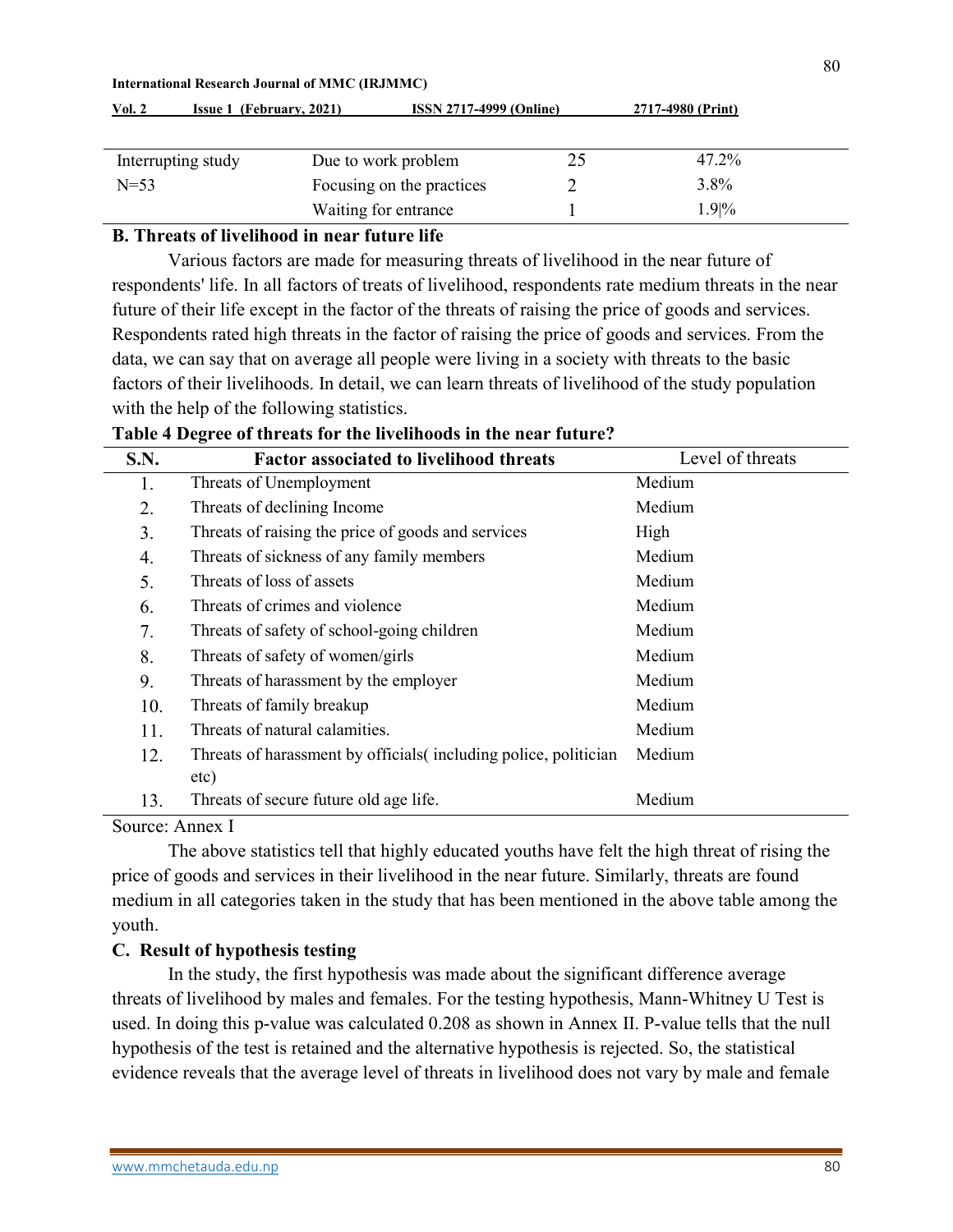of the study population. It means the average level of threats in livelihood is the same for males and females.

 Similarly, another hypothesis was made about the significant association between threats of livelihood and caste/ethnicity of the study population. For the testing hypothesis, the chisquare test is used. In doing this p-value was calculated 0.298 as shown in Annex II. Such pvalue tells that the null hypothesis is retained and the alternative hypothesis is rejected. So, the statistical evidence proves that there is no significant association between threats in livelihood and caste/ethnicity of the study population. It means both variables; threats of livelihood and caste/ethnicity of the study population are independent.

## 8. CONCLUSIONS

From the study, it was found that all the individuals of the study population have some threats of livelihood in the near future. That treats found high in the factor of increasing the price of goods and services, but in all the factors threats of livelihood found the medium. Some statistical tests also proved that average threats of livelihood do not vary by male and female and the same in both sexes of the study population. Similarly, based on tests used in the study, we can conclude that all individuals have threats of livelihood about their future but their threats do not differ by the group based on different characteristics. At last, we can conclude that threats in livelihood are found in all study population and level of such threats is same in all groups of the population

## **REFERENCES**

- Bebbington, A. (1997). New states, new NGOs? crisis and transition among Andean rural development NGOs. World Development, 25(11), 1755-1765.
- Bebbington, A. (1999). Capital and capabilities: A framework for Aanalysing peasant viability, rural livelihoods, and poverty. World Development, 27(12), 203-244.
- Carney, D. (Ed.). (1998). Sustainable rural livelihoods: What contribution can we make? London: DFID .
- Chambers, R., & Conway, G. (1992). Sustainable rural livelihoods: Practical concepts for the 21st century. Institute Development Studies.
- Havrda, M., Havrda, M., Clement, & Clement. (2017). The so-called eighth stromateus by Clement of Alexandria: Early christian reception of Greek scientific methodology. Leiden ; Boston: Brill.
- Karki, S. (2021). Sustainable livelihood framework: Monitoring and evaluation. International Journal of Social Sciences and Management,, 8(1), 266-271. Retrieved from https://doi.org/10.3126/ijssm.v8i1.34399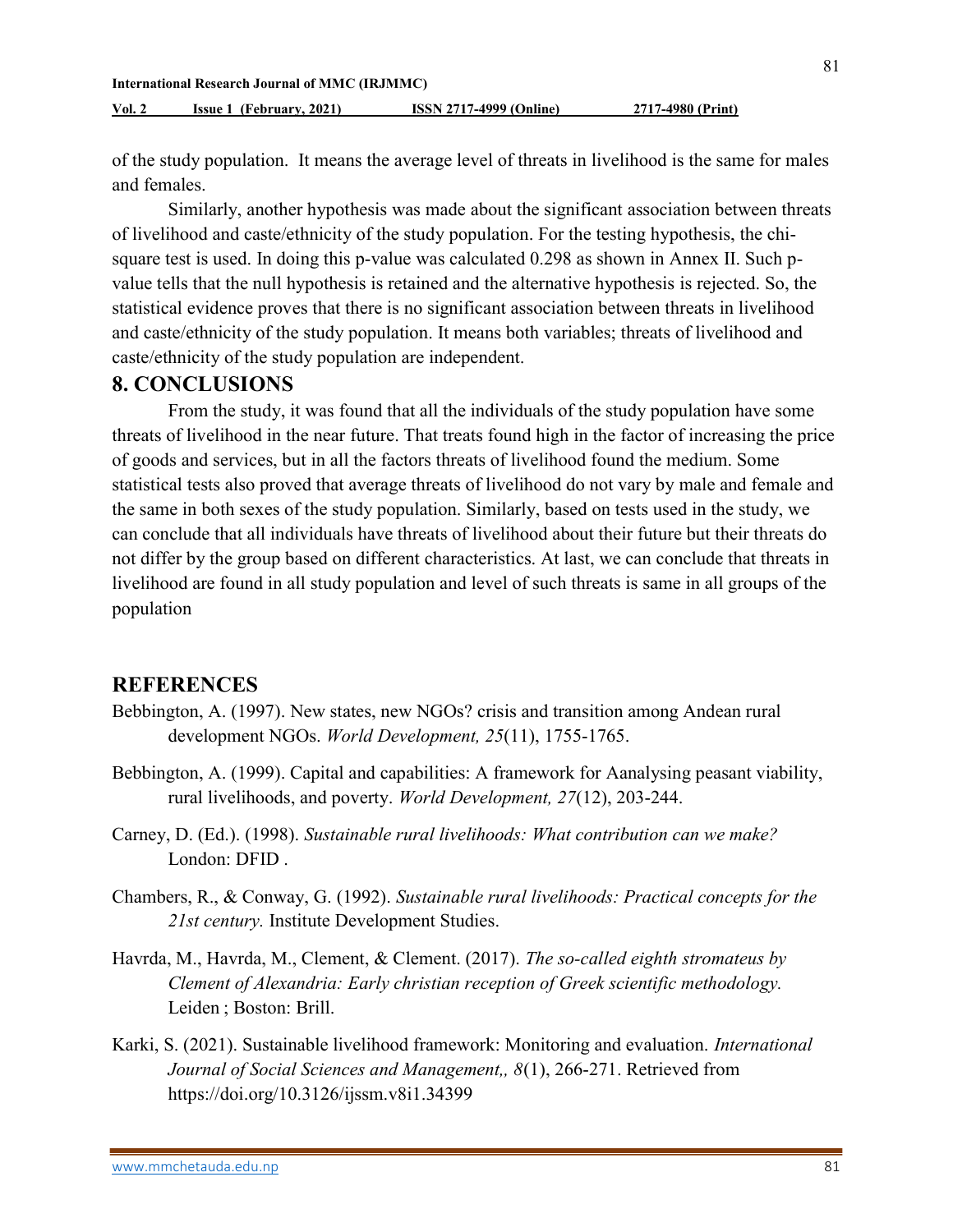Vol. 2 Issue 1 (February, 2021) ISSN 2717-4999 (Online) 2717-4980 (Print)

- Nair, K.N., Paul, A., & Menon, V. (2007). Livelihood risks and Ccoping strategies: A case study in the Agrarian Village Of Cherumad, Kerala.
- Scooner, I. (1998). Sustainable rurallLivelihoods: A framework for analysis', IDS working Paper No. 72.
- Serageldin, I. &. (Ed.). (1994). Making development sustainable: From concepts to action. The World Bank. Retrieved from https://doi.org/10.1596/0-8213-3042-X
- Serrat, O. (2017). The sustainable livelihoods approach. In O. Serrat, Knowledge solutions. Springer Singapore. Retrieved from https://doi.org/10.1007/978-981-10-0983-9\_5
- Su, F., Saikia, U., & Hay, I. (2018). Relationships between livelihood risks and livelihood capitals: A case study in Shiyang River Basin, China. Sustainability, 10(2), 1-20. doi:https://doi.org/10.3390/su10020509s

| S.N | <b>Statements</b>                                          | Mean | <b>SD</b> | Percentage |    |    |    |    |        |
|-----|------------------------------------------------------------|------|-----------|------------|----|----|----|----|--------|
|     |                                                            |      |           | <b>VL</b>  | L  | A  | H  | VH | Level  |
| 1.  | Threats of<br>Unemployment                                 | 3.03 | 1.218     | 11         | 22 | 37 | 13 | 17 | Medium |
| 2.  | Threats of<br>declining<br>Income                          | 2.71 | 1.094     | 13         | 33 | 30 | 18 | 6  | Medium |
| 3.  | Threats of<br>rising the price<br>of goods and<br>services | 3.7  | 1.168     | 5          | 11 | 24 | 29 | 31 | High   |
| 4.  | Threats of<br>sickness of any<br>family members            | 2.72 | 1.207     | 19         | 27 | 23 | 25 | 6  | Medium |
| 5.  | Threats of loss<br>of assets                               | 2.56 | 1.149     | 20         | 29 | 34 | 9  | 8  | Medium |
| 6.  | Threats of<br>crimes and<br>violence                       | 2.87 | 1.44      | 25         | 17 | 22 | 18 | 18 | Medium |
| 7.  | Threats of safety<br>of school going<br>children           | 3.00 | 1.163     | 12         | 19 | 38 | 19 | 12 | Medium |
| 8.  | Threats of safety                                          | 3.14 | 1.198     | 10         | 22 | 25 | 30 | 13 | Medium |

# Annex I

#### 1. Measurement of level of livelihood threats that perceived by respondents